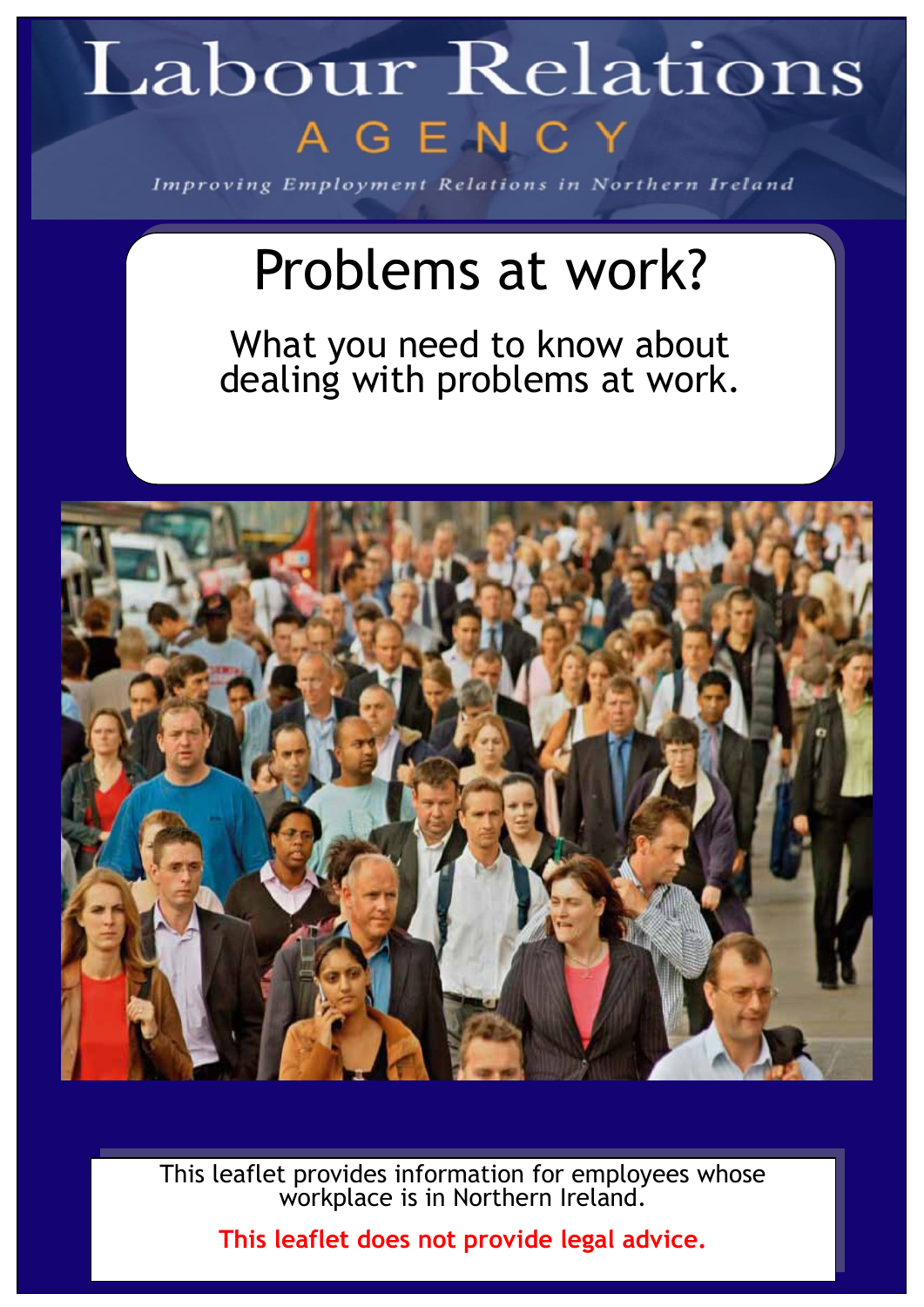# **Web references and phone numbers**

I've got a problem at work – who can help me?

> To speak to a Labour Relations Agency adviser about employment issues phone the Labour Relations Agency Helpline on 028 9032 1442

> Read the Labour Relations Agency Code of Practice on [Disciplinary and Grievance procedures](https://www.lra.org.uk/publications/agency-publications/advice-and-guidance-on-employment-matters/codes-of-practice/disciplinary-and-grievance-procedures-3rd-april-2011) on the Agency's website www.lra.org.uk

To find detailed information on what to do, go to [www.nidirect.gov.uk/resolving](https://www.nidirect.gov.uk/information-and-services/employment/resolving-workplace-disputes)-workplace-disputes

If you are a union member, contact your union representative for advice and support on employment issues

For information and to find your local Citizens Advice Bureau, see [https://www.citizensadvice.co.uk/o](https://www.citizensadvice.co.uk/)r look at your local telephone directory, if you do not have internet access.

For information on the minimum wage, working hours that apply if you are employed by an employment agency call Acas at 03001231100 or go to [www.acas.org.uk/](http://www.acas.org.uk/index.aspx?articleid=4489) [helpline online.](http://www.acas.org.uk/index.aspx?articleid=4489) Queries on other areas of employment rights can be

directed instead to the Labour Relations Agency Helpline on Tel. 028 9032 1442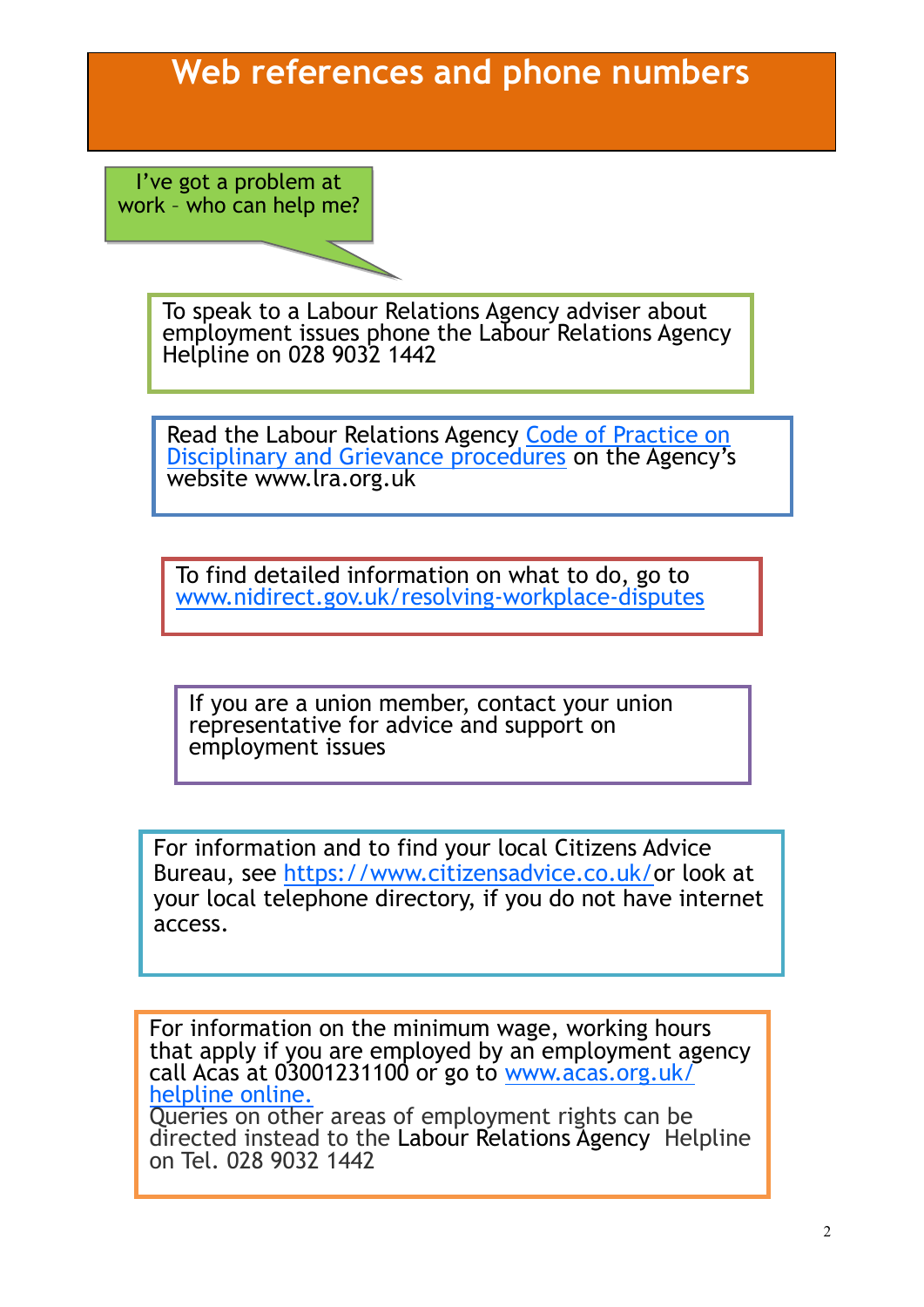**Arrangements for dealing with problems at work.**

Problems with your employer will come under one of the following categories:

> **Grievances:** these are **concerns, problems or complaints that you raise with your employer.** They cover, for example, concerns you have about your job, your terms and conditions, your contractual or statutory rights, or the way you are being treated at work. If your

**Disciplinary issues: where your employer has concerns**  about your conduct, your absence from work or the way in

which you are doing your job, they are likely to start a disciplinary procedure which could lead to disciplinary action (including potentially dismissal in more serious cases). If you are facing a disciplinary issue at work, go to page 7.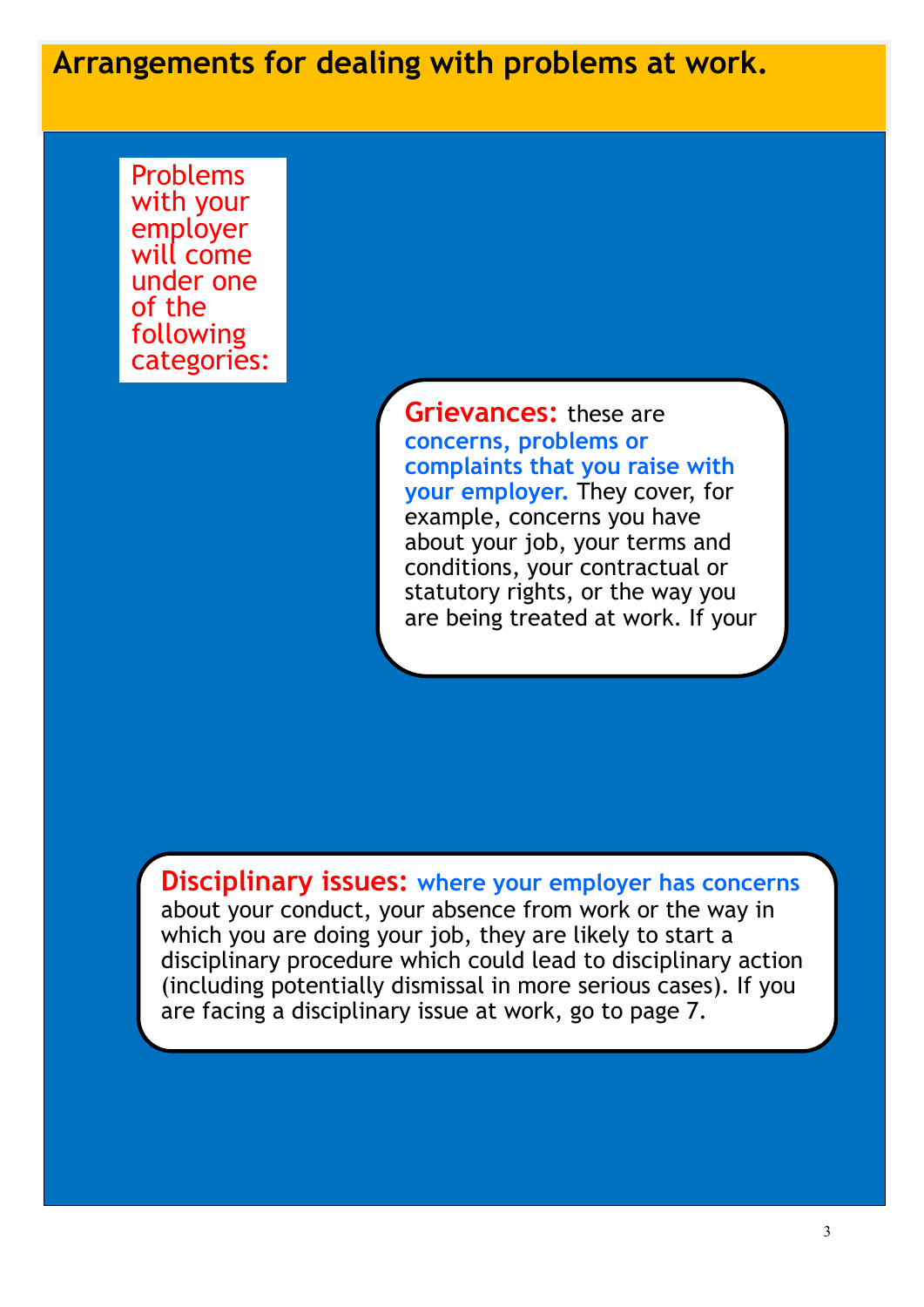**There are a number of organisations that can help** you deal with disciplinary and grievance issues and you can find their contact details on page 2. You can get advice from them at any point whilst you sort out your problem with your employer.

You should always **try to resolve grievance and disciplinary issues in the workplace** if at all possible. It can also sometimes help to use an independent third party to help you resolve the problem.

If you cannot resolve your problem in the workplace, **you may have a right to make an industrial tribunal claim.** You should get advice from one of the organisations listed on page 2 before doing so.

Remember that in most cases you must make a claim to an industrial tribunal within three months of the date when the matter you are complaining about happened. If your claim is received after this time limit, the tribunal will not usually accept it. If you are worried about how the time limits apply to you, take advice from one of the organisations listed on page 2.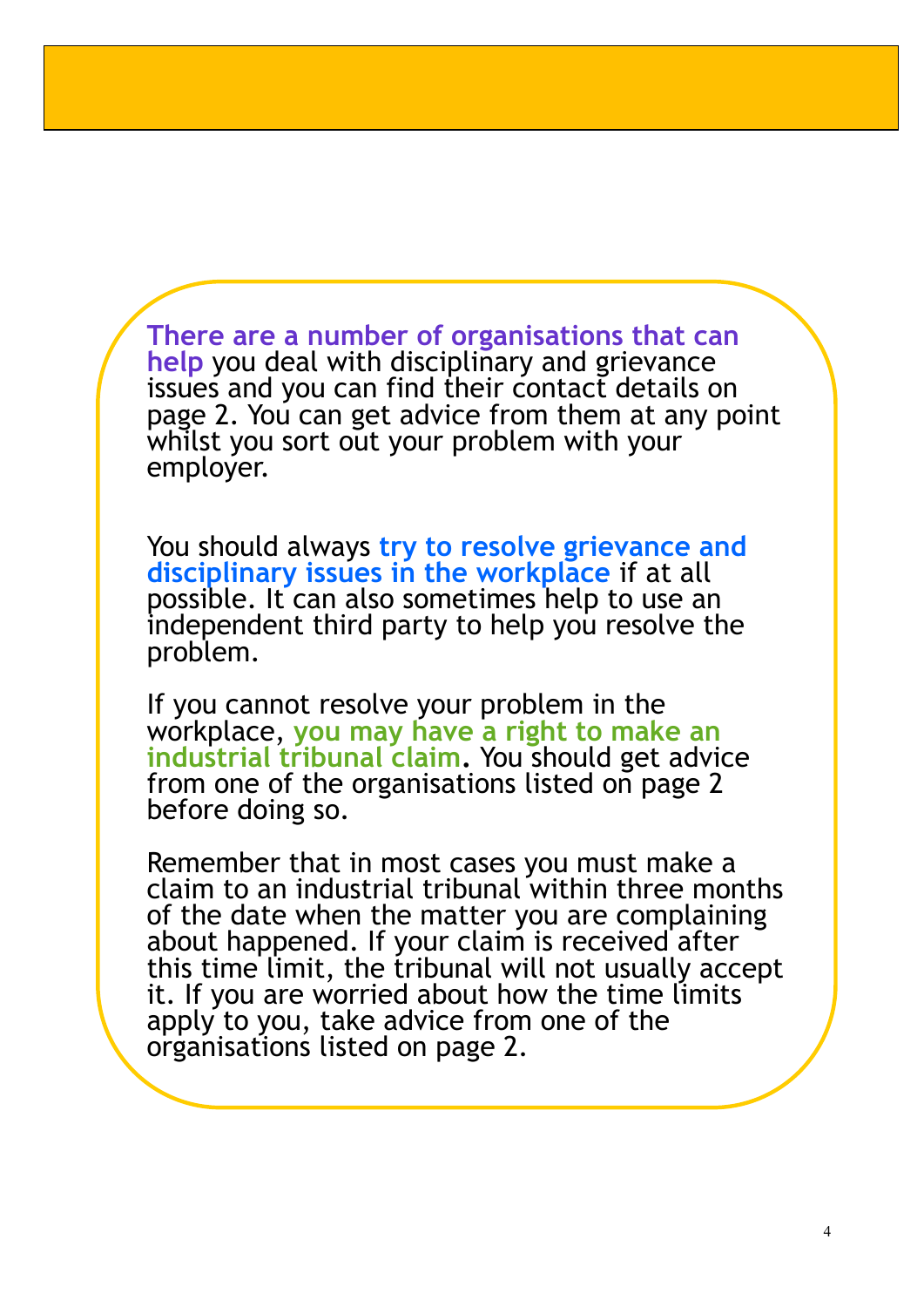#### **Raising a grievance -what you need to do\***

**Remember:** when dealing with your grievance – it is always a good idea to keep a note of exactly what happens and when.

#### **1.Talk**

Often the best way to raise a grievance with your employer is to have an informal meeting with your immediate manager to explain your concerns. You may find it helpful to suggest to your employer what you would like them to do to resolve the problem. If you don't feel you can talk to your immediate manager, you could speak to someone else in the organisation with a position of authority.

If you cannot resolve your grievance by talking directly to your manager, the next thing to do is to consider using your employer's formal procedures for grievances. You should be able to find these in your Company Handbook, HR or Personnel manual, on your HR intranet site, or in your contract of employment.

These procedures are likely to include steps 2-5.

# **2. Write**

You should write to your employer with details of your grievance. Your letter should be dated and you should keep a copy. If you have not done so already, you may find it helpful to tell your employer how you would like them to resolve the problem.

\*The information for dealing with a grievance set out in this leaflet is based on the guidance in the Labour Relations Agency Code of Practice on Disciplinary and Grievance Procedures. It is important that you are aware that industrial tribunals will consider whether a failure to follow the Code of Practice was unreasonable and will be able to adjust awards, up or down, by 50 percent if they feel that either you or your employer has unreasonably failed to follow the Code of Practice.

You can access the Code of Practice using the link on page 2.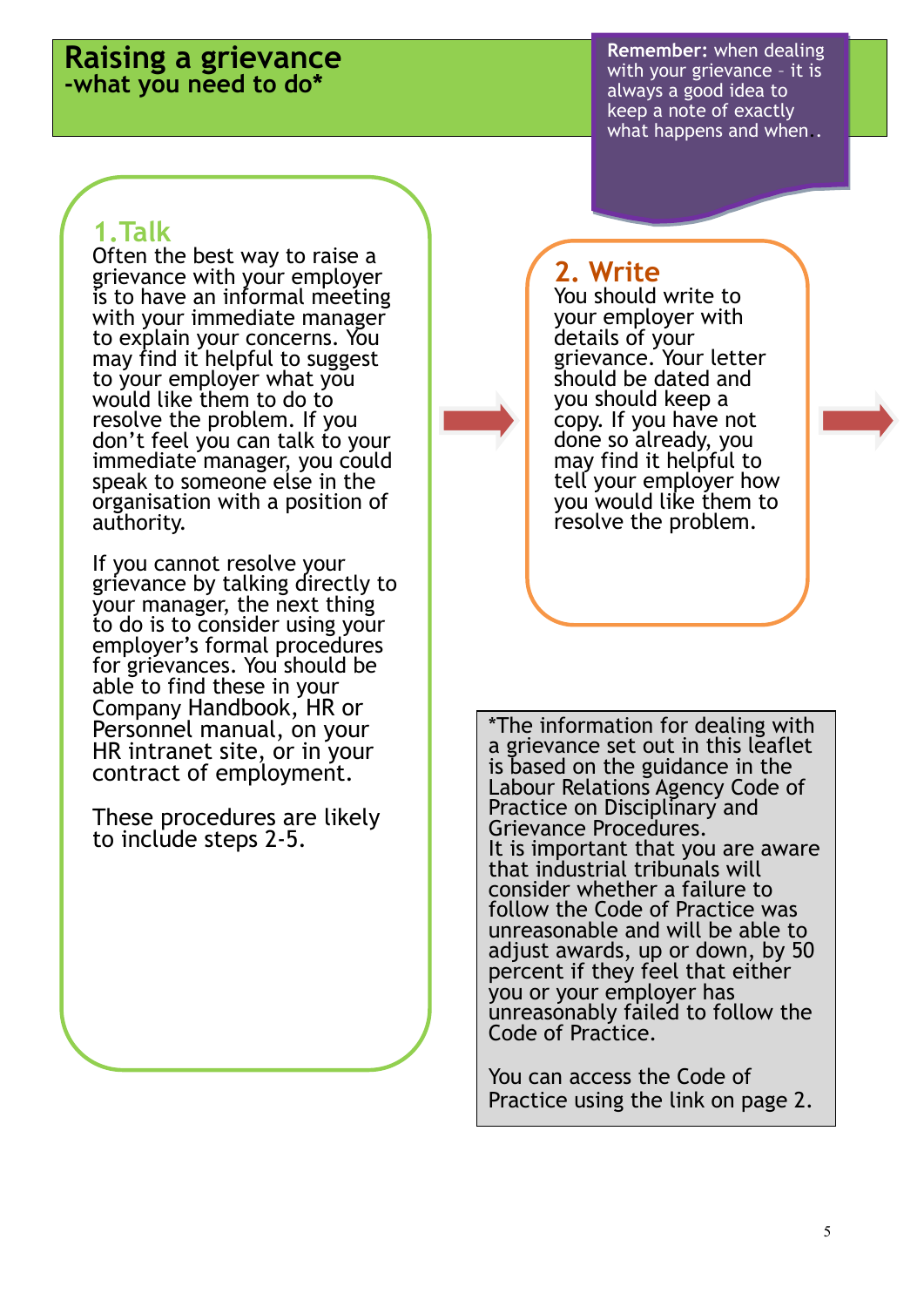### **3. Meet**

Your employer should arrange an initial meeting at a reasonable time and place to discuss your grievance. You have a statutory right to request that someone accompanies you to the meeting – either a colleague from work or a trade union representative. Your employer should give you the opportunity to explain your grievance and any suggestions you may have for resolving it.

After the meeting, your employer should write to you to tell you what they have decided.

### **4. Appeal**

If you do not agree with your employer's decision, you should write to your employer to say that you are appealing against the employer's decision and explaining why you do not agree with it. Your employer should arrange a further meeting to discuss your appeal and where it is possible, a different and more senior manager should deal with this appeal. You have a statutory right to request that someone

accompanies you to the meeting – either a colleague from work or a trade union representative.

After this appeal meeting, the employer should write to you to tell you their final decision.

# **5. Explore other options**

If you are still not happy with your employer's decision, you may want to consider other ways of resolving your grievance. Details of some of the options available to you are on page 9 and you can contact the Labour Relations Agency for further advice and information.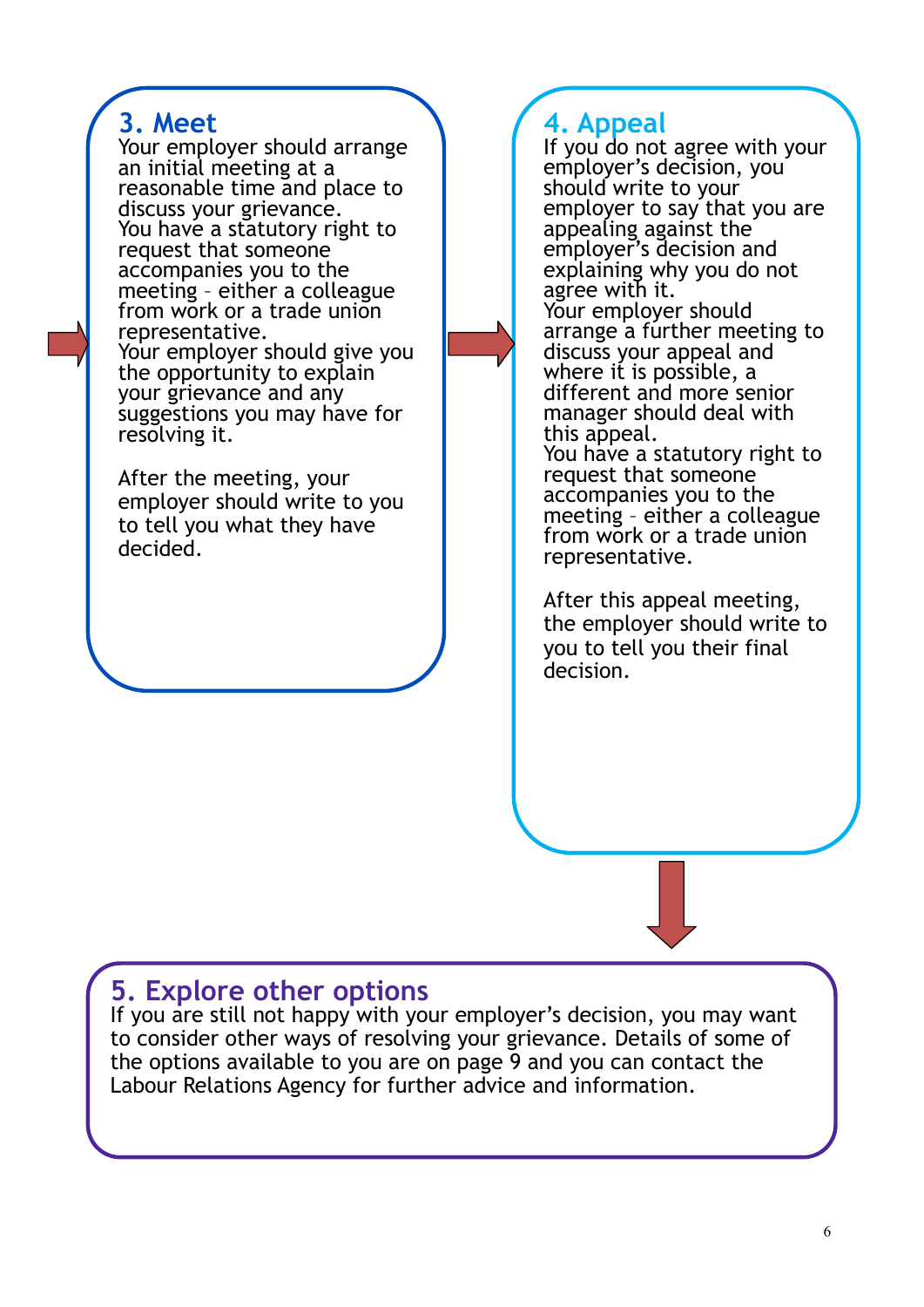# **1.Talk**

The first time you may be aware of a problem with your employer is when he/she asks to talk to you about a concern they have. It is often best to keep this conversation informal at first because sometimes this may be the result of a misunderstanding, and you may be able to provide evidence (e.g. doctors' notes) to clarify the issue. You should, however, keep a note of the conversation and what was agreed.

Your employer may, however, decide to go directly to formal disciplinary and dismissal procedures. These procedures are likely to include steps 2-5:

#### **2. Receive letter**

If your employer is considering disciplinary action or dismissal, their first step must be to write to you setting out the complaint made against you.

This must include sufficient information about the alleged misconduct or poor performance so that you have the opportunity to prepare a response or an explanation before the meeting.

\*The information for dealing with disciplinary and dismissal issues set out in this leaflet is based on the guidance in the Labour Relations Agency Code of Practice on Disciplinary and Grievance Procedures. [Steps 2 to 4 conform with the statutory procedure that an employer must follow to comply with the Code of Practice].

It is important that you are aware that industrial tribunals will consider whether a failure to follow the Code of Practice was unreasonable and will be able to adjust awards by between 10 and 50 percent if they feel that either you or your employer has unreasonably failed to follow the Code of Practice. You can access the LRA Code using the link on page 2.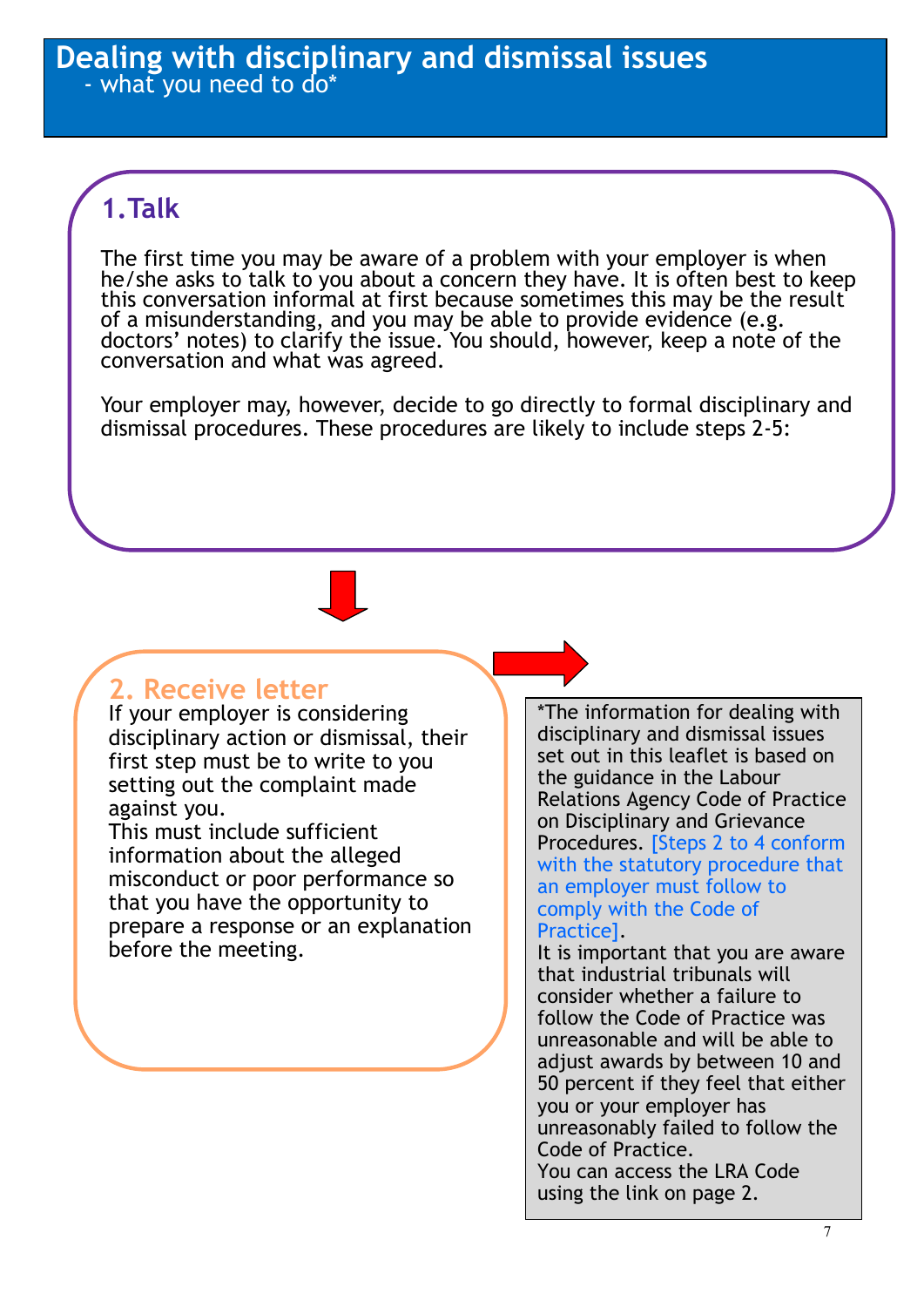**Remember:** when dealing with a disciplinary action or dismissal – it is always a good idea to keep a note of exactly what happens and when.

#### **3. Meet**

Once your employer has contacted you in writing, they must also arrange a meeting at a reasonable time and place to discuss the issue. Your employer should not take any disciplinary action before this meeting. You have a statutory right to request that someone accompanies you to the meeting – either a colleague from work or a trade union representative.

Your employer should give you the opportunity to set out your case at the meeting.

After the meeting, your employer should tell you what they have decided and should do so in writing.

# **4. Appeal**

If you do not agree with your employer's decision, you need to write to your employer and tell them that you are appealing their decision explaining why you do not agree with it.

Your employer must arrange a further meeting to discuss your appeal. You have a statutory right to request that someone accompanies you to the meeting – either a colleague from work or a trade union representative. You should make sure you take notes at the appeal meeting.

After the meeting the employer must write to you to tell you their final decision.

### **5. Explore other options**

If you are still not happy with your employer's decision, you may want to consider other ways of resolving this issue. Details of some of the options available to you are on page 9 and you can contact the Labour Relations Agency for further advice and information.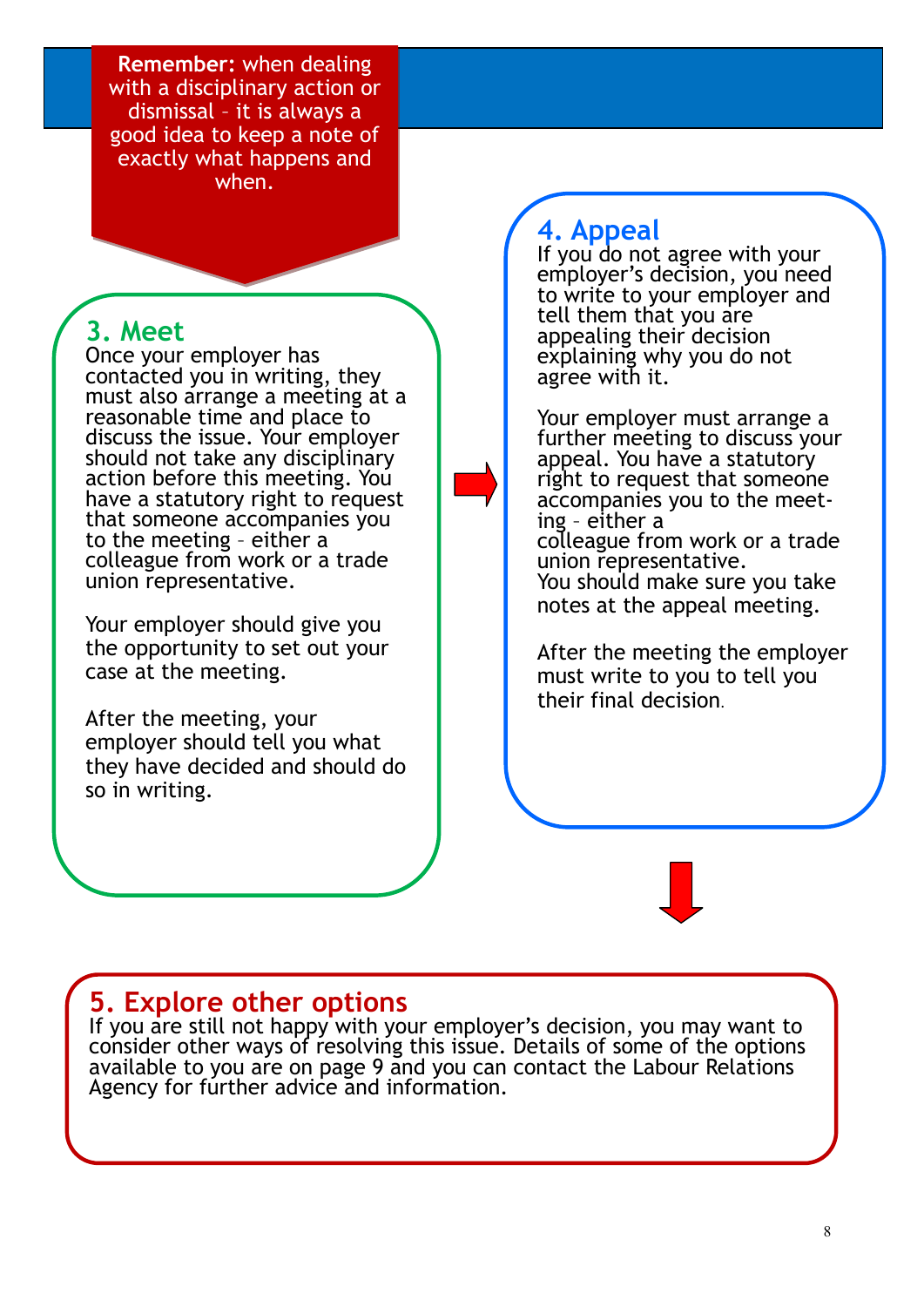# **A. Mediation\***

You or your employer may want to consider mediation as a way to help resolve the problem. Mediation is completely voluntary and confidential.

**It involves an independent, impartial person** helping you and your employer reach a solution that is acceptable to everyone. Sometimes the mediator may come from within your organisation, or you and your employer may want to consider bringing in an external mediator e.g. from the Labour Relations Agency\*.

If mediation is unsuccessful, all the other options are still open to you so you have nothing to lose by trying it. For more information on Mediation visit the Labour Relations Agency website at www.lra.org.uk

# **B. Pre-Claim Conciliation**

If you believe that, after having used workplace procedures, you could complain about your employment rights but have not yet made a claim to an industrial tribunal, you might be able to resolve the matter using the Labour Relations Agency's Pre-claim conciliation service. The Agency can conciliate in almost every type of potential claim about individual employment rights and most are resolved at this stage.

If an agreed solution cannot be found you may still choose to lodge a claim with the industrial tribunal. Claims must be made within a specified time of the events they concern. In most cases this is three months. For more information on Pre-claim conciliation visit the Labour Relations Agency website at www.lra.org.uk

\*Labour Relations Agency mediation can help you resolve your disagreement. When you are involved in a conflict, talking to the person you are in disagreement with can seem impossible. Mediation can re-establish those channels of communication. Any agreement is on terms agreed by you, not dictated by someone else.

**You can call the Labour Relations Agency to find out more about either of these options on 028 9032 1442**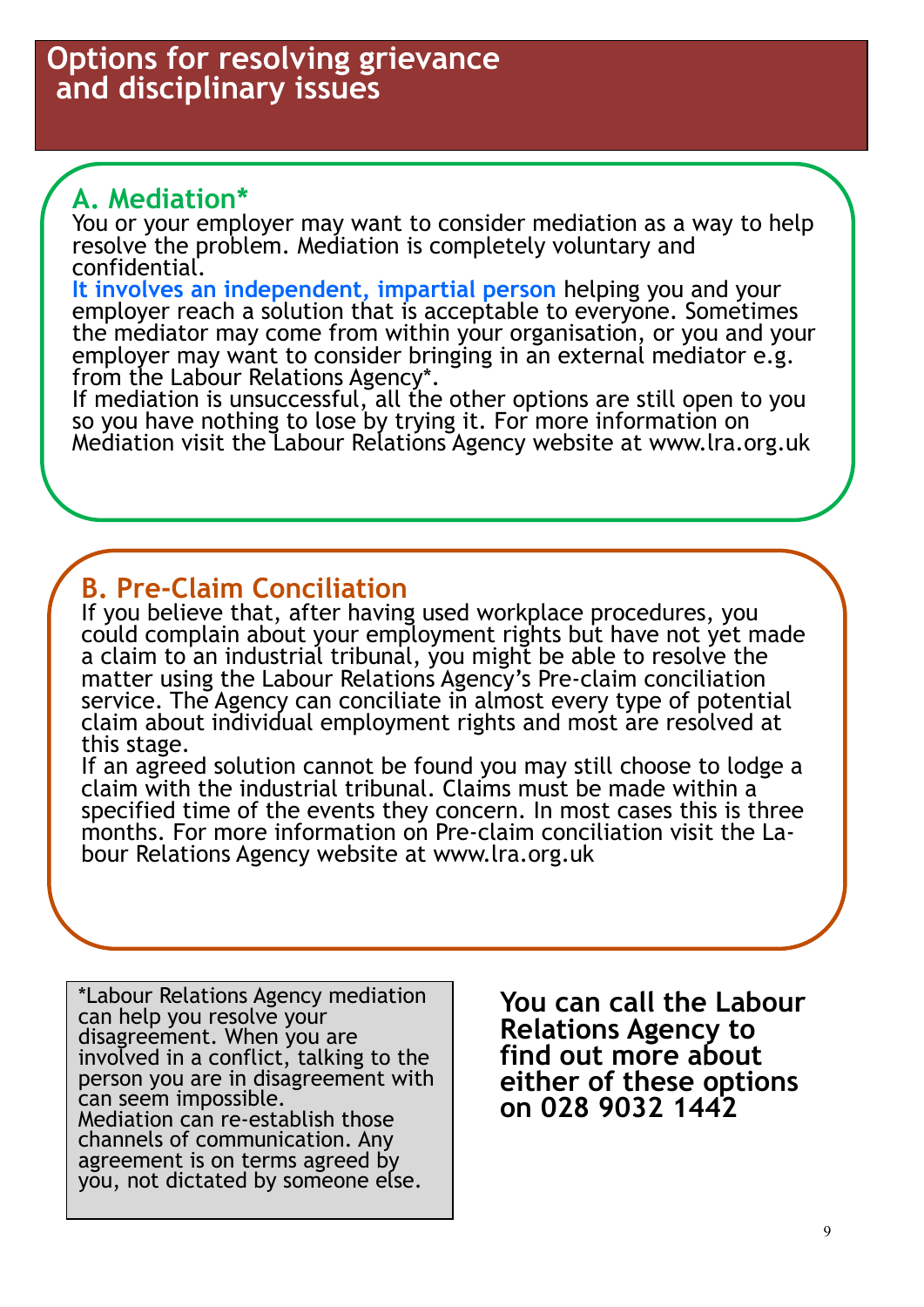### **C. Making an industrial tribunal claim**

If you have exhausted other options for sorting out your problem at work and you still do not feel your concerns have been addressed, you may want to consider making an industrial tribunal claim.

Remember that in most cases you must make a claim to an industrial tribunal within three months of the date when the matter you are complaining about happened. If your claim is received after this time limit, the tribunal will not usually accept it.

You have a right to make a claim to an industrial tribunal regardless of whether you or your employer have followed any or all of the information set out in the preceding pages of this leaflet which is based on the guidance in the Labour Relations Agency Code of Practice on Disciplinary and Grievance Procedures. It is important to be aware, industrial tribunals will consider whether a failure to follow the Code of Practice was unreasonable and will be able to adjust awards, up or down, by between 10 to 50 percent if they feel that either you or your employer has unreasonably failed to follow the Code of Practice, on which this information is based. You can access the LRA Code using the link on page 2.

Most people find submitting a claim a challenging process and it is important to understand the key aspects of the law and procedures that will apply in your tribunal case. You will probably want to take advice at this stage if you have not done so already. Even after you submit your claim, the Labour Relations Agency will offer **conciliation** to help you and your employer find ways to settle the case before it gets to tribunal.

For more information on **Conciliation** visit the Labour Relations Agency website at www.lra.org.uk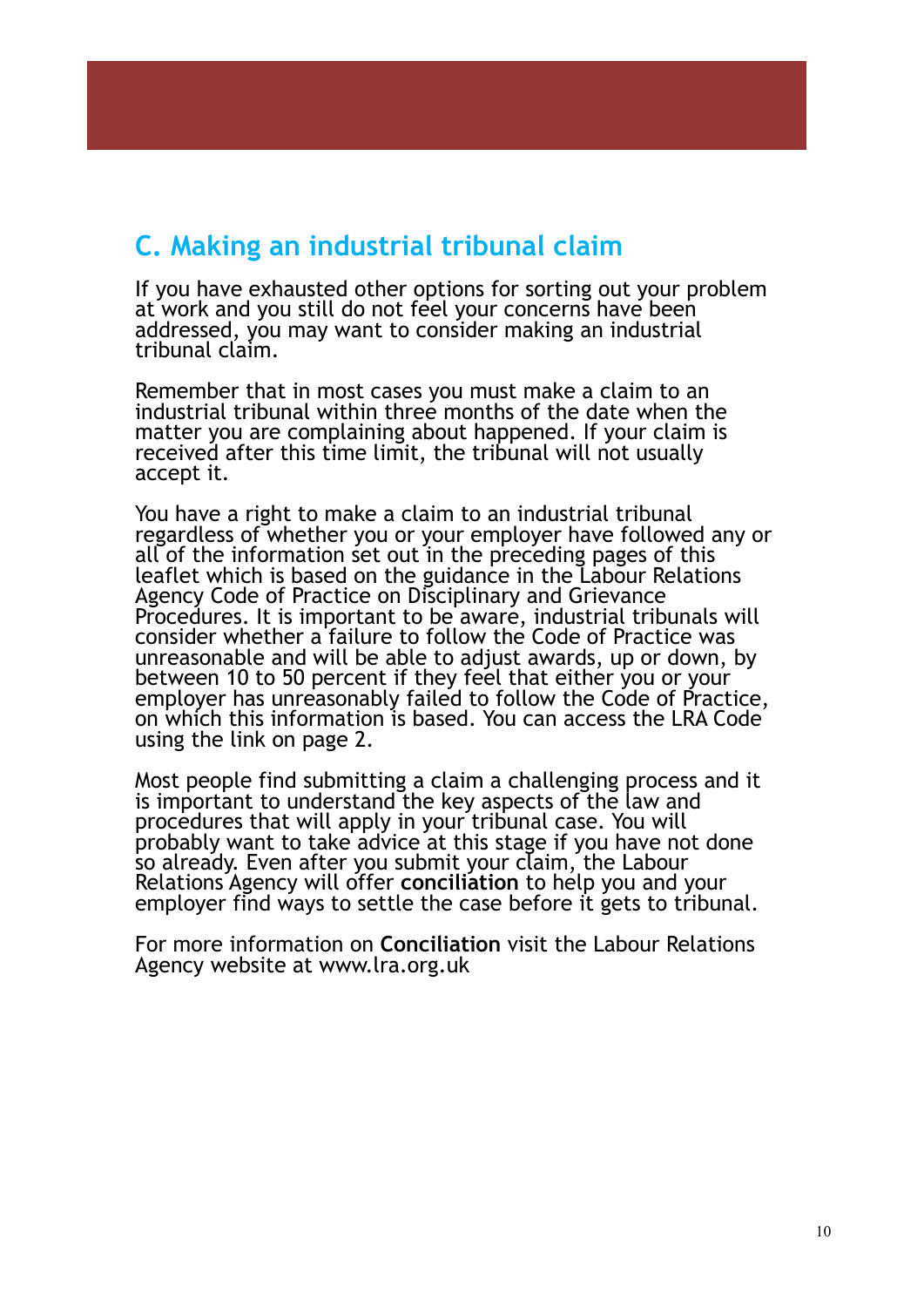#### **D. Labour Relations Agency Arbitration Scheme**

v

You can use the Labour Relations Agency Arbitration Scheme to resolve an employment–related dispute (a "claim") instead of going to an industrial tribunal. An arbitrator's decision is binding as a matter of law and has the same effect as a tribunal. The Scheme is entirely voluntary. Its use must be agreed by all parties to a claim.

Most claims that could be the subject of industrial tribunal proceedings can instead be resolved through arbitration.

There is no charge for using the Scheme. Entry to the Scheme is through an Arbitration Agreement, which will normally be drawn–up by a Conciliation Officer. This Arbitration Agreement must be signed by all parties. Once an Arbitration Agreement has been concluded the claim can no longer be heard by an industrial tribunal.

For more information on the Arbitration Scheme visit the LRA website at www.lra.org.uk